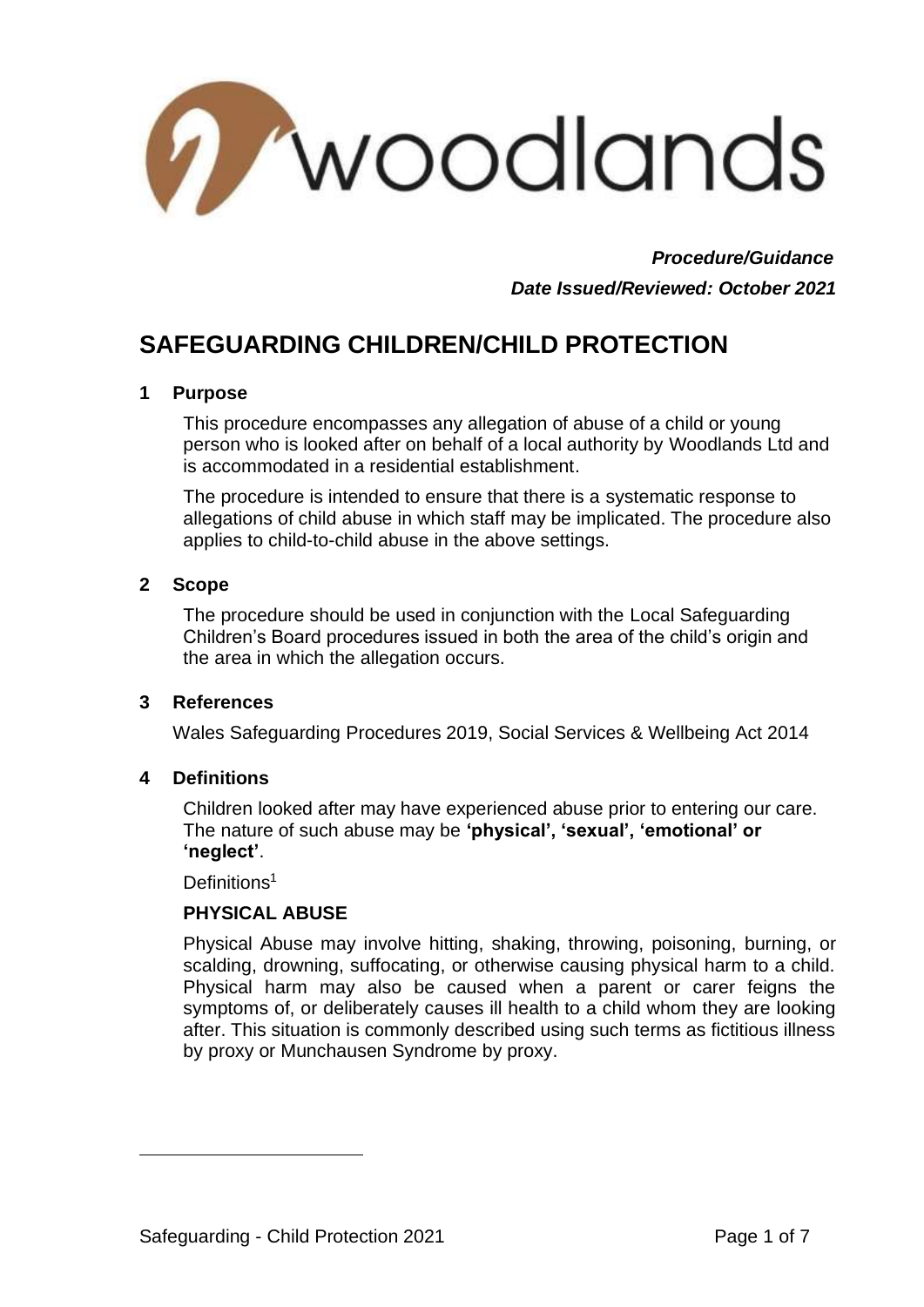#### **SEXUAL ABUSE**

Sexual abuse involves forcing or enticing a child or young person to take part in sexual activities, whether the child is aware of what is happening or not. The activities may involve physical contact, including penetrative (e.g. rape or buggery) or non-penetrative acts. They may include non-contact activities, such as involving children in looking at pornographic material or watching sexual activities or encouraging children to behave in sexually inappropriate ways.

#### **NEGLECT**

Neglect is the persistent failure to meet a child's basic physical and psychological needs, likely to result in the serious impairment of the child's health or development. It may involve a parent or carer failing to provide adequate food, shelter, and clothing, failing to protect a child from physical harm or danger, or the failure to ensure access to appropriate care or treatment. It may also include neglect of a child's basic emotional needs.

#### **EMOTIONAL ABUSE**

Emotional abuse is the persistent emotional ill-treatment of a child such as to cause severe and persistent adverse effects on the child's emotional development. It may involve conveying to children that they are worthless or unloved, inadequate, or valued only insofar as they meet the needs of another person. It may feature age or developmentally inappropriate expectations being imposed on children. It may involve causing children frequently to feel frightened or in danger, or the exploitation or corruption of children. Some level of emotional abuse is involved in all types of ill- treatment of a child, though it may occur alone.

#### **SIGNIFICANT HARM**

Under Section 31 (9) of the Children Act 1989 as amended by the Adoption and Children Act 2002, "Harm" means ill treatment or the impairment of health or development, including, for example, impairment suffered from seeing or hearing the ill-treatment of another.

If abuse has occurred this will be identified in the CLA documentation that will have been provided prior to or at the point of admission to Woodlands Ltd**. It is the responsibility of all staff to be fully aware of the content of such information.**

Children who have suffered abuse may be particularly vulnerable to further abuse. Sadly, there is a well-documented history of individuals involved in the care of children abusing their role and becoming perpetrators of abuse. (Please refer to 'Whistle Blowing Policy').

We should all attempt to create a safe and open environment in which both children and adults feel respected and listened to. Clear routines and boundaries will establish a sense of security and stability.

Responsibility for the investigation of allegations of abuse rests outside of our organisation. It is vitally important that all employees of Woodlands understand their role in this process. **The investigatory responsibility lies with the relevant Social Services Department, sometimes in conjunction with the police.**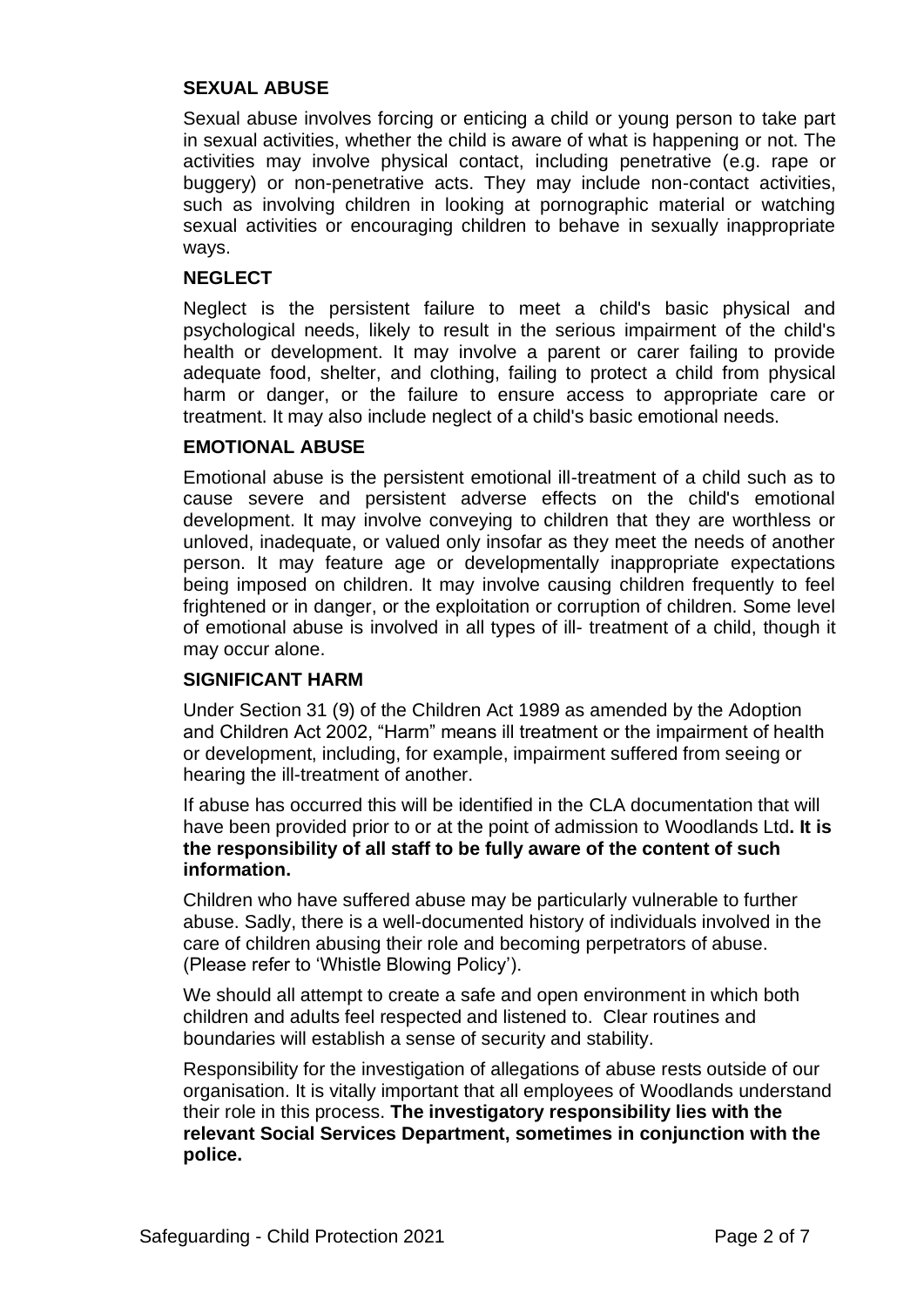Staff should always make themselves aware as to the All Wales Child Protection Procedures and a copy of those procedures should be kept in the houses for reference.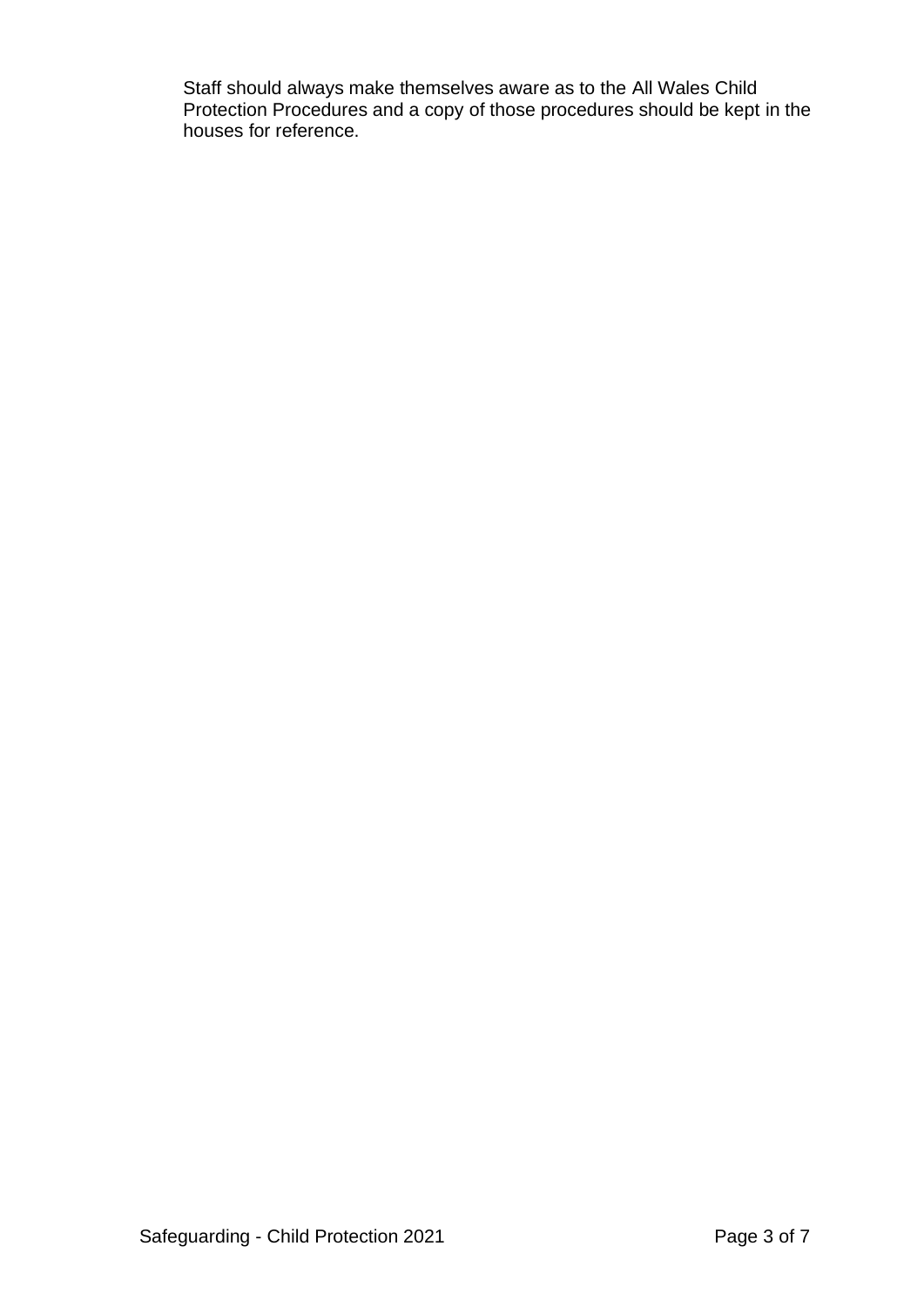## **5 Action**

| <b>Action</b>                            |                                                                                                                                                                                                                                                                                                                                                                                                                                    | <b>Person</b><br><b>Responsible</b> |  |
|------------------------------------------|------------------------------------------------------------------------------------------------------------------------------------------------------------------------------------------------------------------------------------------------------------------------------------------------------------------------------------------------------------------------------------------------------------------------------------|-------------------------------------|--|
| <b>Helping the Children to Feel Safe</b> |                                                                                                                                                                                                                                                                                                                                                                                                                                    |                                     |  |
| 5.1                                      | Carers should aim to create an environment in which children   All staff<br>feel safe to talk and raise concerns.                                                                                                                                                                                                                                                                                                                  |                                     |  |
|                                          | 5.2.1 Link workers play a particularly important role in gaining the<br>trust and confidence of a child and should act as an advocate<br>and problem-solver they must be aware that such<br>relationships must neither be collusive or exclusive.                                                                                                                                                                                  |                                     |  |
| 5.3                                      | Children should also be encouraged to talk to others who are<br>not directly involved in their day-to-day care for example,<br>therapist, teaching staff or advocate. All staff share the<br>responsibility to ensure that children are safe from harm of all<br>kinds and treated with dignity and respect.                                                                                                                       |                                     |  |
| <b>Staff Procedure</b>                   |                                                                                                                                                                                                                                                                                                                                                                                                                                    |                                     |  |
| 5.4                                      | Your priority is to take immediate action to ensure the safety<br>of a child.                                                                                                                                                                                                                                                                                                                                                      | All staff                           |  |
|                                          | In most cases the child will not be at risk of immediate harm<br>but if this is the case then staff should take whatever action is<br>necessary to remove the child from the perceived risk.                                                                                                                                                                                                                                       |                                     |  |
| 5.5                                      | If you have reason to believe that a child is at risk of<br>"significant harm" or has suffered "significant harm" you<br>should <i>immediately</i> report your concerns to the Registered<br>Manager, Directors. In the unlikely event of these individuals<br>all being unavailable you should report directly to the child's<br>Social Worker/Team Manager or other person in the relevant<br><b>Social Services Department)</b> |                                     |  |
| 5.6                                      | At the earliest available opportunity you must record, in as<br>much detail as is possible, the information that has led you to<br>the conclusion that the child may have suffered "significant"<br>harm" - using the exact words, if possible, detailing the date,<br>time, place and people who are present at the discussion.                                                                                                   |                                     |  |
| <b>Staff Support</b>                     |                                                                                                                                                                                                                                                                                                                                                                                                                                    |                                     |  |
| 5.7                                      | The organisation recognises the stresses and tensions<br>associated with allegations of abuse, whether by a child,<br>adult or member of staff. Consequently, the organisation<br>offers support and guidance to employees at every<br>opportunity, mindful of the need for the external agencies to<br>be allowed to conduct their investigations.                                                                                |                                     |  |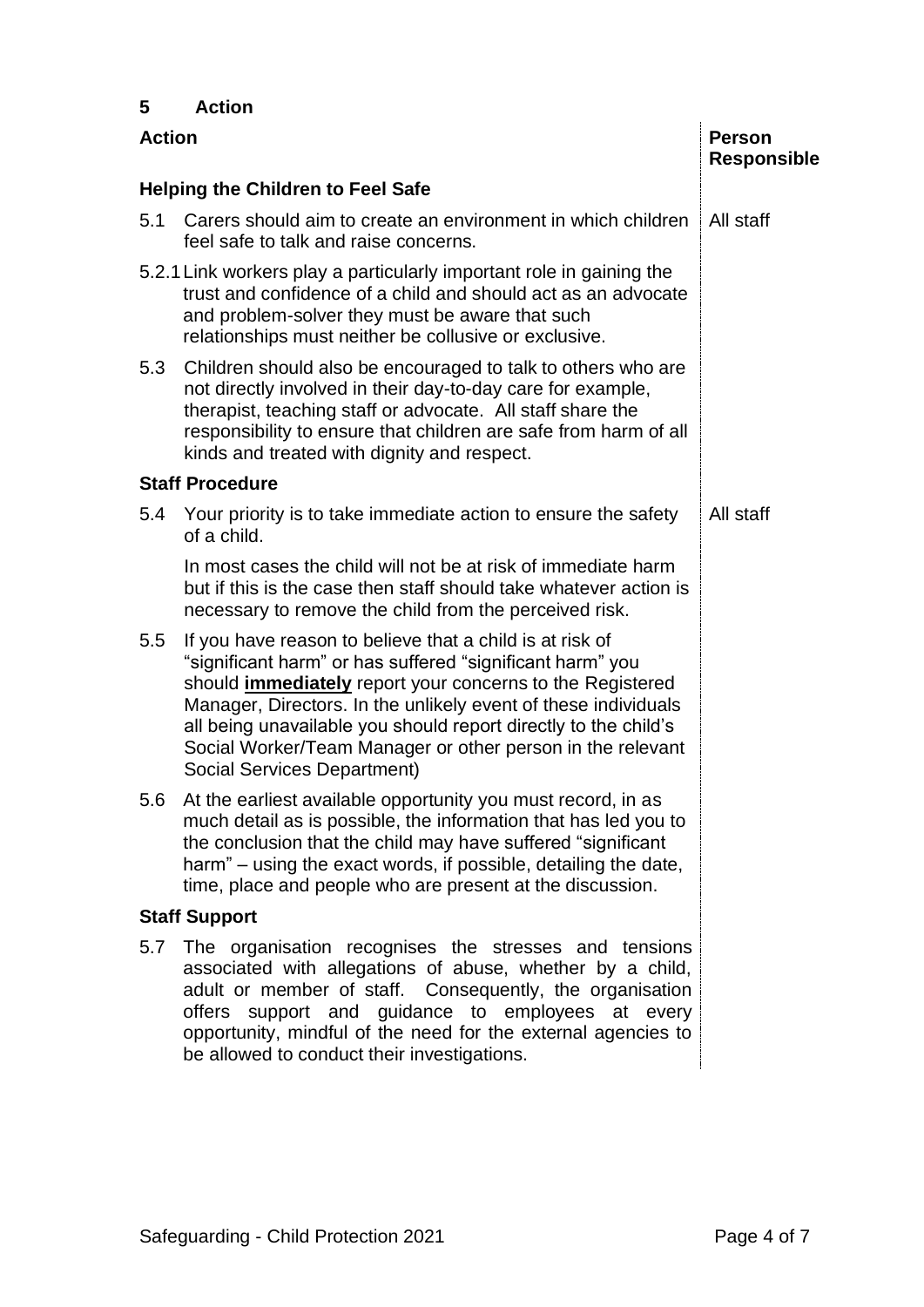|     | Services Department to agree who should interview the child<br>and the worst thing for the child is to be asked a number of<br>times about events/circumstances. The police and Social<br>Services Department plan very well to avoid what is known<br>as multiple interviews.                                                                                                                                                                                              |
|-----|-----------------------------------------------------------------------------------------------------------------------------------------------------------------------------------------------------------------------------------------------------------------------------------------------------------------------------------------------------------------------------------------------------------------------------------------------------------------------------|
|     | You must not on any account assure the child that whatever<br>they say you will treat as confidential. Children will, in most<br>cases, wish to elicit this assurance from you. Given that all<br>cases of abuse must be reported you are not able to agree to<br>such an assurance. Remember also that the child is telling<br>you because they want something to be done about it.                                                                                        |
| 5.8 | The Registered Manager (or alternative person as outlined<br>above) will report the matter to the Child's Social worker or<br>team manager and to the Social Services Manager<br>responsible for child protection in the Local Authority the<br>home is situated who will then determine the need for an<br>investigation by reference to their Child Protection<br>Procedures. All referrals to Social Services must be followed<br>up in writing within two working days. |
| 5.9 | All personnel employed or commissioned by Woodlands Ltd<br>will co-operate fully with any ensuing investigation conducted<br>by the Social Services Department.                                                                                                                                                                                                                                                                                                             |
|     |                                                                                                                                                                                                                                                                                                                                                                                                                                                                             |
|     |                                                                                                                                                                                                                                                                                                                                                                                                                                                                             |

1.8 Whilst not denying the child the opportunity to talk you must

you by asking leading questions or encouraging them to elaborate. (There is a possibility that by doing so you may jeopardise future action by the Social Services Dept. or the

If the child wants to talk to you then take care that at the earliest opportunity you record everything in detail including what was said by you. Staff are best advised to say as little as possible and to simply listen to the child. You must not ask 'leading questions' and this is a difficult skill to learn – so say as little as possible. The reason you should not try to elicit information from the child is that (a) you are not trained to do

this and should you do so you will be seen to have

contaminated the evidence, (b) it is for the police and Social

Police).

seek not to "contaminate" the information that they have given

Registered Manager **Directors**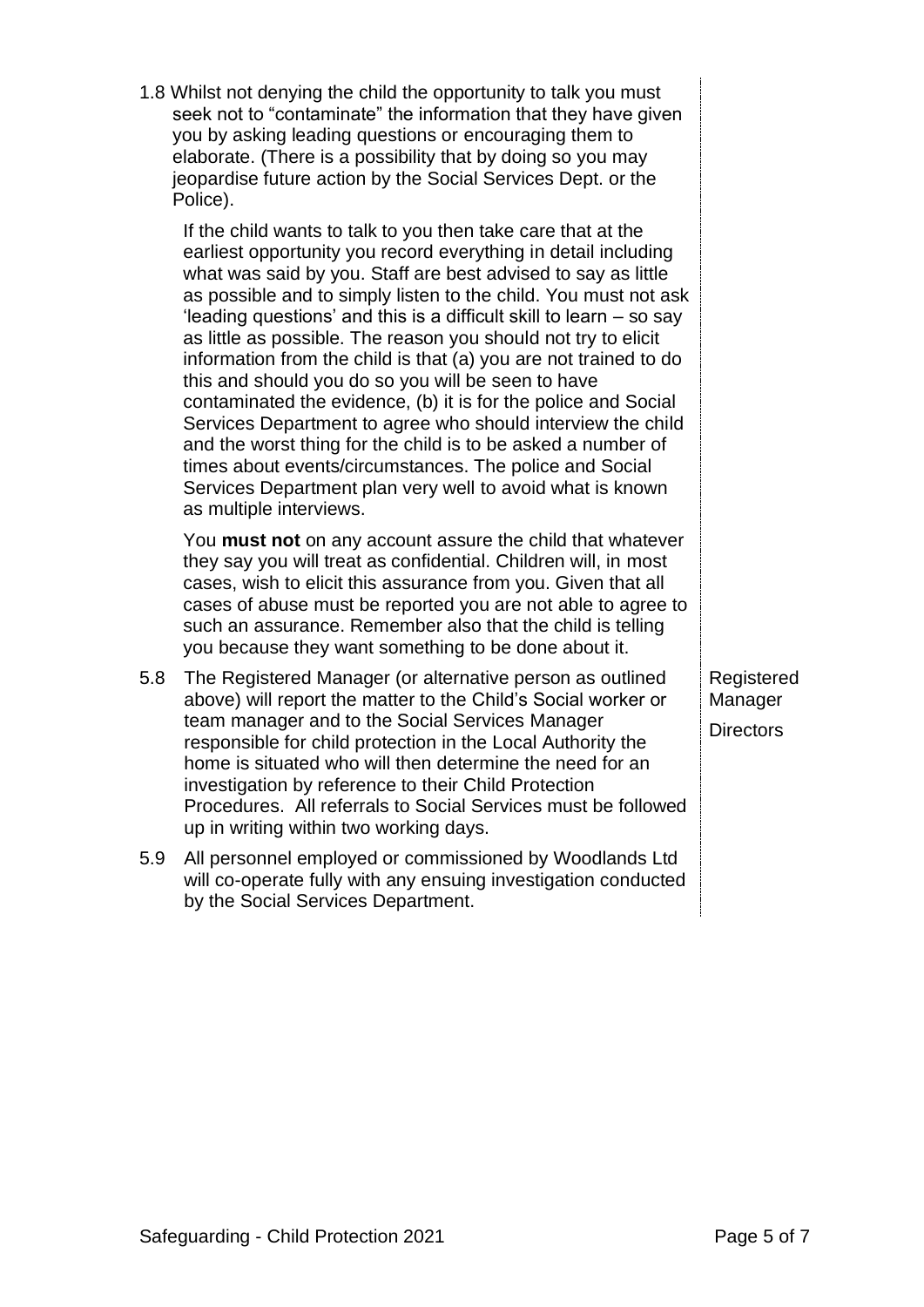- 5.10 The Social Services may subsequently call a **Strategy Meeting (Part 4 Review) and/or Child Protection Conference**. The purpose of such meetings is:
	- To share multi-agency information.
	- To determine who needs to be informed about the allegations.
	- To determine any immediate protective action.
	- To determine the scope and nature of the investigation.
	- To identify support for carers in cases involving foster care.
	- To set a date for reconvening the next Strategy Meeting/ Child Protection Conference.

Staff from Woodlands Ltd will attend and contribute to such meetings if invited to do so and will undertake such tasks and actions as recommended by such meetings.

- 5.11 If Woodlands Ltd personnel are required to attend such meetings, they will be offered support and/or advice from the Director/Registered Manager in preparation for their attendance.
- 5.12 Suspicion of abuse by member of staff.

Where a member of staff has cause to believe that an employee of Woodlands Ltd may be abusing a child/young person their concerns must be expressed and discussed with the Registered Manager. Should the concerned member of staff consider that they cannot discuss their concerns with the Registered Manager they must inform the Directors of their concerns.

- 5.13 The Director will take such action as they consider necessary. A consideration they will address is ensuring the safety of the children in the home and balancing the need not to warn the suspected abuser the police will need to be consulted as to the need to acquire evidence. Where they judge that the concern expressed is of concern they will:
	- Contact the Social Services Manager responsible for Child Protection in the area the home is situated or
	- Discuss with the police how this matter is to be investigated and take advice from the police as to how to proceed.
	- Consider suspending the member(s) of staff concerned paying consideration to the police advice and balancing the need to protect the children in the Home/Unit.

Inform the Care Inspectorate for Wales in accordance with the Regulated Services (Service Providers and Responsible Individuals) – (Wales) Regulations 2017 (Part 15 Schedule 3)

• Email to them the proposed strategy for dealing with this matter and the subsequent outcome of the Child Protection